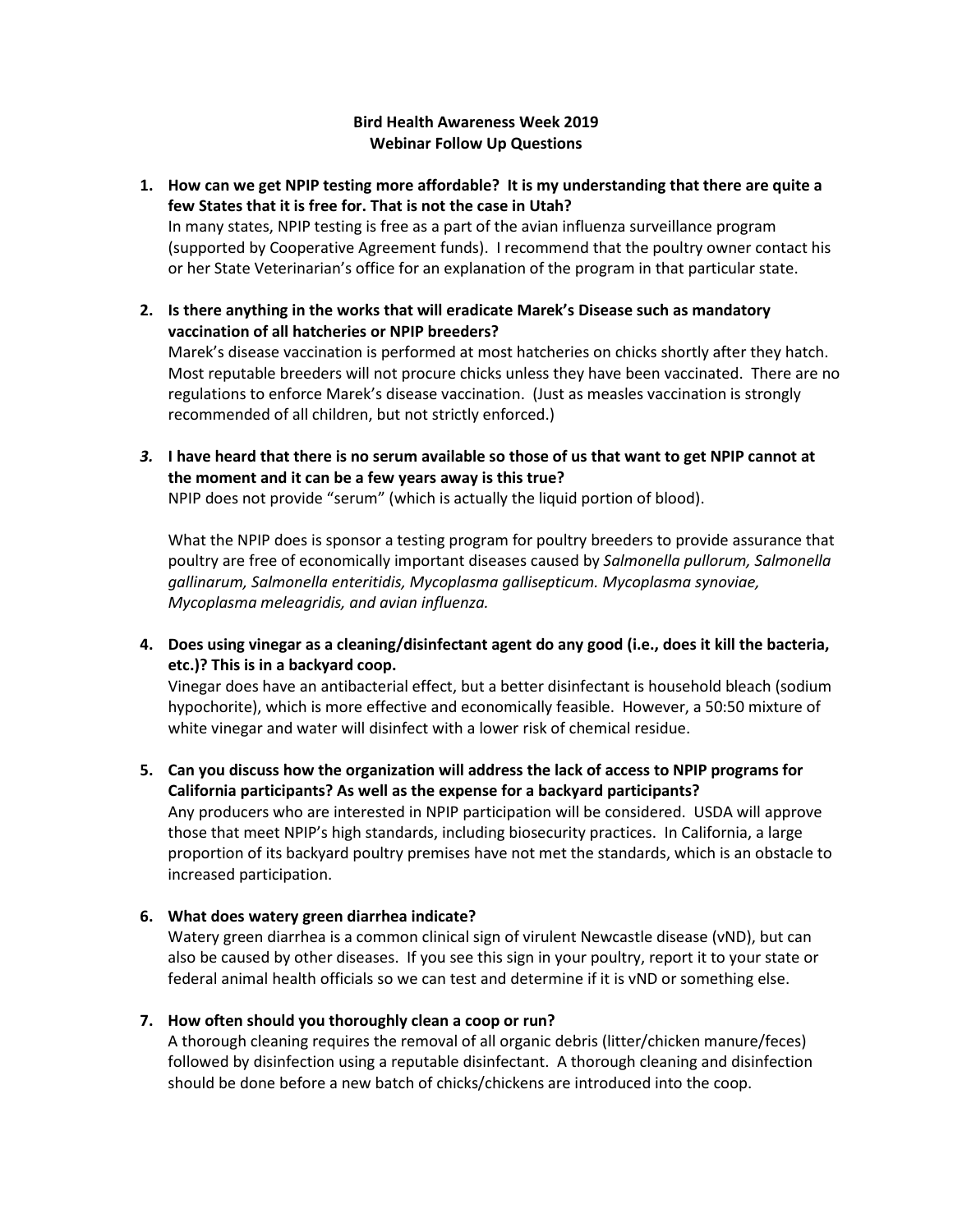**8. I raise birds in my backyard as many may also do, is a coop that touches the soil secure in terms of diseases? or must all coops stand on a solid floor of wood or stone, or stilts?** Coops with an impermeable floor allows for a more thorough cleaning and disinfection. A coop does not have to be "on stilts" unless there is frequent flooding.

#### **9. Does Lysol help as biosecurity?**

Yes, Lysol is an effective disinfectant you can use as part of your biosecurity efforts. Use it according to label directions, including the correct contact time to ensure it is effective.

#### **10. What risks do ordering hatching eggs pose? Is it different from chicks or adult birds?**

There is a reduced risk of procuring diseased birds when ordering hatching eggs, or chicks, from hatcheries that have adopted biosecurity measures promoted by NPIP. Reputable hatcheries usually order hatching eggs from breeders that are enrolled in the NPIP.

#### **11. Is NDV still spreading in California?**

From all indications, vND is still spreading in the California outbreak. The two major factors contributing to the spread of vND is the illegal movement of exposed birds, and the absence of biosecurity measures on the individual poultry premises.

#### **12. You mentioned all 50 states have NPIP. Is this true of Hawaii?**

Yes, Hawaii became an NPIP Official State Agency (OSA) on March 23, 2018, but there are currently no NPIP participating premises in the state.

#### **13. Which is more effective shoe covers or a foot bath?**

A foot bath which is properly maintained (frequently replenished with a disinfectant) is more effective. Shoe covers can be contaminated with dirt and debris.

### **14. I take from this presentation that free-ranging is discouraged, because of the risk of contact with wild birds. Is that correct?**

Yes, wild birds can carry and transmit diseases and internal/external parasites which can affect domestic poultry. The best example of that was during the 2014-15 H5N2 Highly Pathogenic Avian Influenza (HPAI) which was carried in the Pacific, Central, and Mississippi flyways by exposed migratory waterfowl.

## **15. Many sources say to not use bleach to disinfect incubators and many just say soap and water. I used a 25% bleach solution and rinsed very well. What would be an acceptable way to sterilize incubators?**

An effective method of disinfecting an incubator is:

- 1. Spray it with a 10% bleach/water solution and wait for about ten minutes;
- 2. Then rinse it and, scrub it with dish soap and water, and rinse thoroughly again;
- 3. Then let it dry in the sun.
- **16. Wild birds like to frequent my yard this time of year. Should I deter them to keep my birds safe? If so how?**

The best way to guard against exposure to wild birds is to keep your birds confined in a coop, or a yard covered with fine mesh to prevent direct contact with wild birds. To minimize attracting wild birds, all feed spillages outside the coop or yard should be immediately cleaned up. The